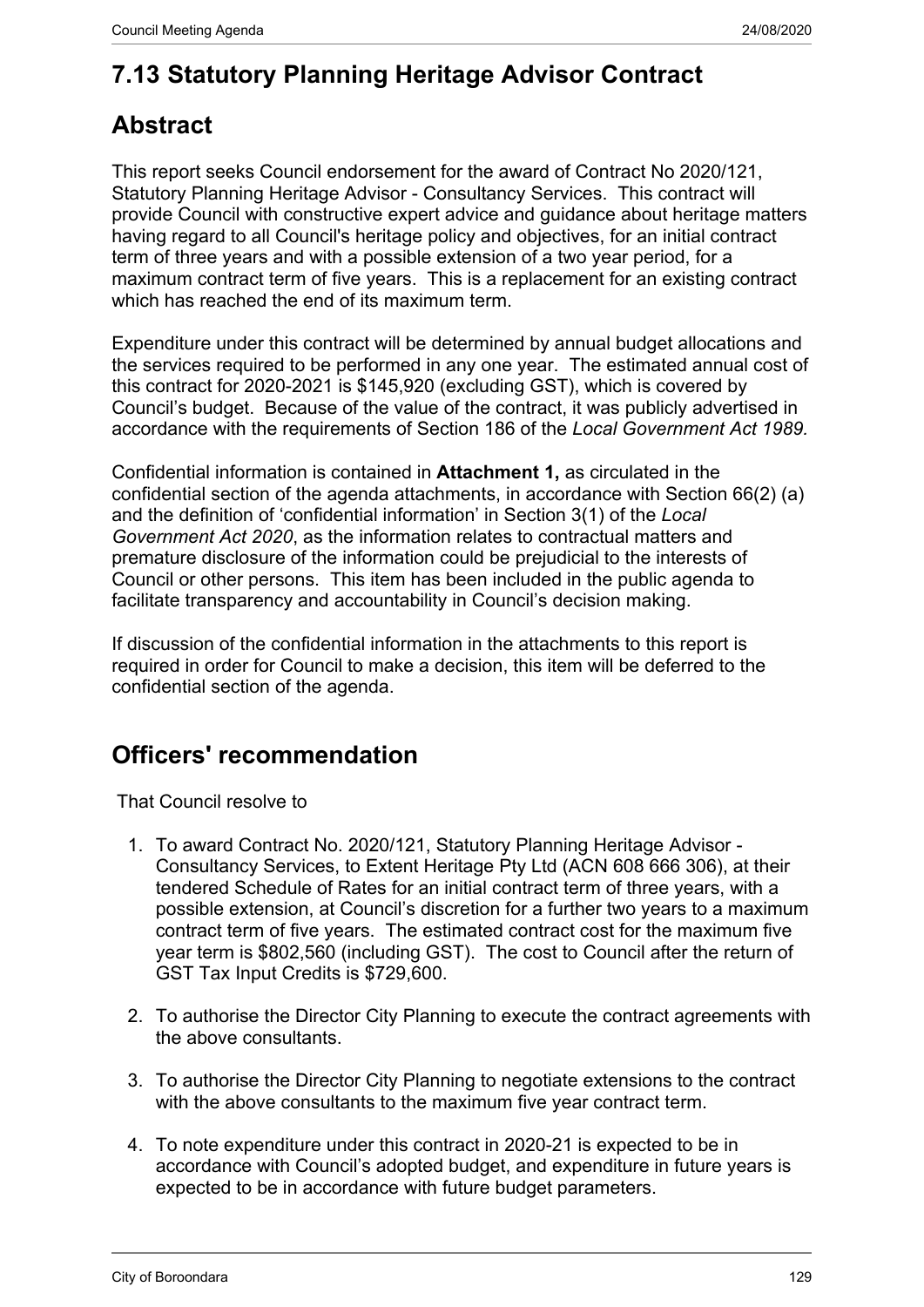# **Responsible director: Shiran Wickramasinghe Director City Planning**  $\_$  , and the set of the set of the set of the set of the set of the set of the set of the set of the set of the set of the set of the set of the set of the set of the set of the set of the set of the set of the set of th

# **1. Purpose**

The purpose of this report is for Council to give consideration to the awarding of Contract No. 2020/121, Statutory Planning Heritage Advisor - Consultancy Services.

# **2. Policy implications and relevance to community plan and council plan**

This procurement process has been carried out in accordance with the requirments of Council's Contracts and Tendering Probity Policy and Council's Procurement Policy.

This contract aligns with the following themes and strategies in the Boroondara Community Plan (2017-2027) and Council Plan (2017-2021):

- *Theme Four "Neighbourhood Character and Heritage"*
	- o **Strategic Objective 4:** Protect the heritage and respect the character of the City to maintain amenity and liveability whilst recognising the need for appropriate, well-designed development for future generations.
	- o **Strategy 4.1-** Encourage the planning of well-designed new development that is appropriately located, and does not negatively impact on established residential streets and valued neighbourhood character, and
	- o **Strategy 4.6 -** Engage with owners and developers to achieve a balance between development and protection of neighbourhood character, heritage and amenity.
- *Theme Seven- "Civic Leadership and Governance"*
	- o **Strategic Objective 7:** Ensure that ethical, financial and socially responsible decision making reflect community needs and are based on principles of accountability, transparency, responsiveness and consultation.
	- o **Strategy 7.2** Ensure transparent decision making through open governance processes, and
	- o **Strategy 7.5 -** Ensure sound financial management while allocating resources to deliver strategic infrastructure and services that meet community need.

## **3. Background**

Council requires a suitably experienced and qualified consultant for the provision of heritage advisory services to the Statutory Planning Department and the community in accordance with the requirements of the specification.

#### **4. Invitation to tender**

In accordance with Council's tendering procedures and Section 186 of the Local Government Act 1989, Council invited public tenders from suitably qualified and experienced organisations for the provision of heritage advisory services to the Statutory Planning Department and the community.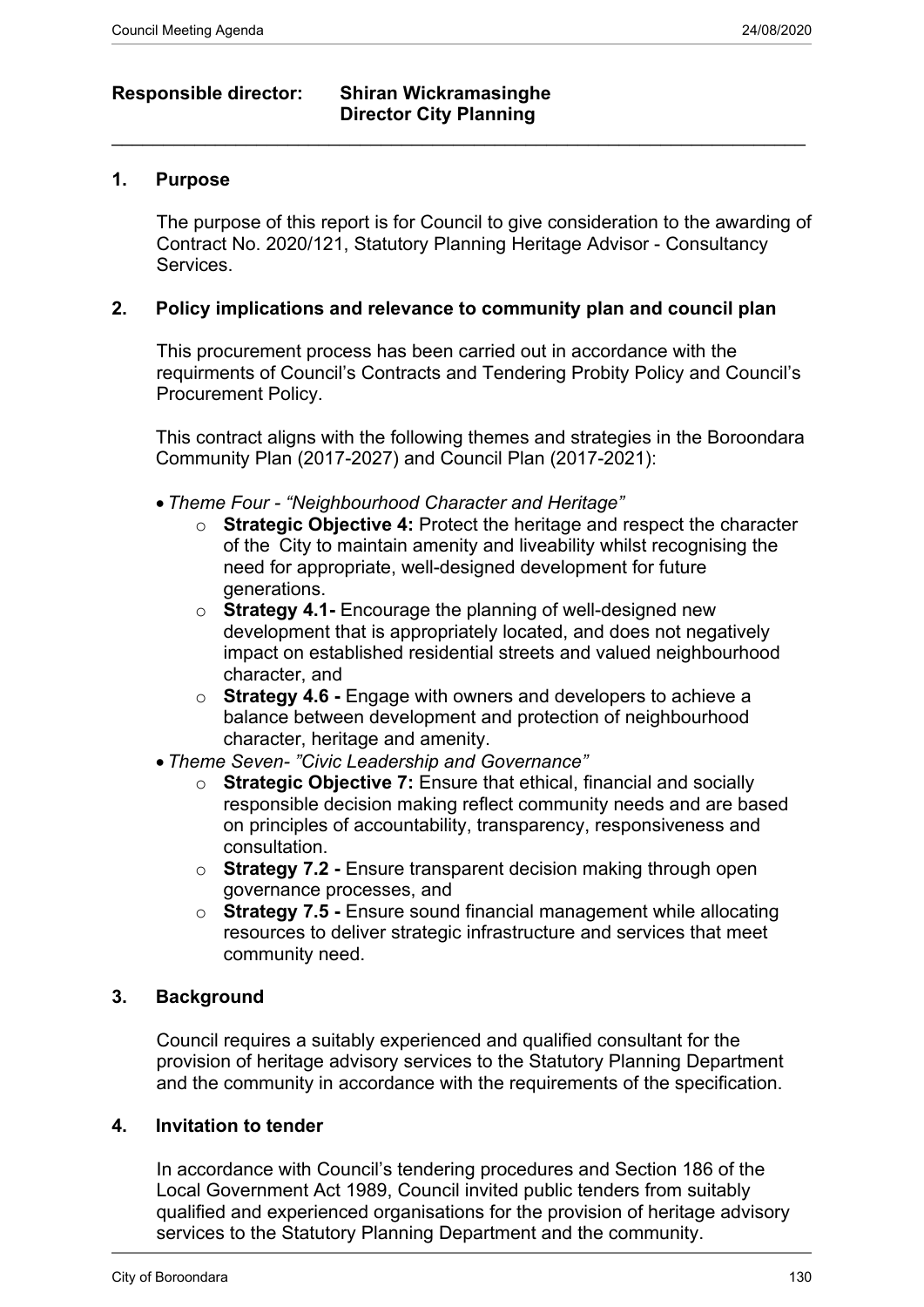An Invitation to Tender was advertised in the local government tenders section of "The Age" newspaper on Saturday 20 June 2020 and on Council's website. The closing date for submissions was 4pm, Friday 17 July 2020.

In response to the advertisement, the following four tenders were received:

- Ecology and Heritage Partners Pty Ltd as trustee for EP Unit Trust;
- Extent Heritage Pty Ltd:
- Optimatum Pty Ltd trading as Miglic Macleod; and
- Samuel J Nichols (Sole Consultant).

## **5. Outline of key issues/options**

The panel's assessment of tenders was based on a Compliance Evaluation, Qualitative Evaluation and Quantatative Evaluation (price).

All tenderers were considered to have pased the Compliance Evaluation stage, which included statutory compliance, insurances and financial soundness.

The Qualitative Evaluation was based on relevant experience, skills, experience and availability of appropriate company personnel, methodology and management for completing the service and timeframes for tasks. Two tenderers were considered to have met the minimum qualitative score. Of these, the panel was of the view Extent Heritage Pty Ltd has the most appropriate resources and skills to provide the heritage advisory service The methodology provided is sound and timeframes for delivery satisfactory. The consultants nominated to provide the service have the ability to consult colleagues with a range of skills within the company. The company has relevant and applicable experience in providing heritage advisory services to local councils as well as demonstrated experience in negotiating appropriate heritage outcomes with private clients.

In regard to Quantative Evaluation, Extent Heriatge Pty Ltd provided the lower annual price of the two tenderers considered to have met the minimum qualitative score.

Further detail is contained in the tender evaluation report provided as **Confidential Attachment 1.**

# **6. Consultation/communication**

The panel wrote to all listed heritage advisors inviting them to apply to consider the tender.

### **7. Financial and resource implications**

Council's adopted budget for 2020/21 Statutory Planning Department - Scheme Control (Account Number 43200/53130) contains a total allocation of \$206,745 for consultants, including the expenditure on the Heritage Advisory service. The budget is used for a variety of consultancy services. The 2020/21 budget is sufficient to cover the cost of the service.